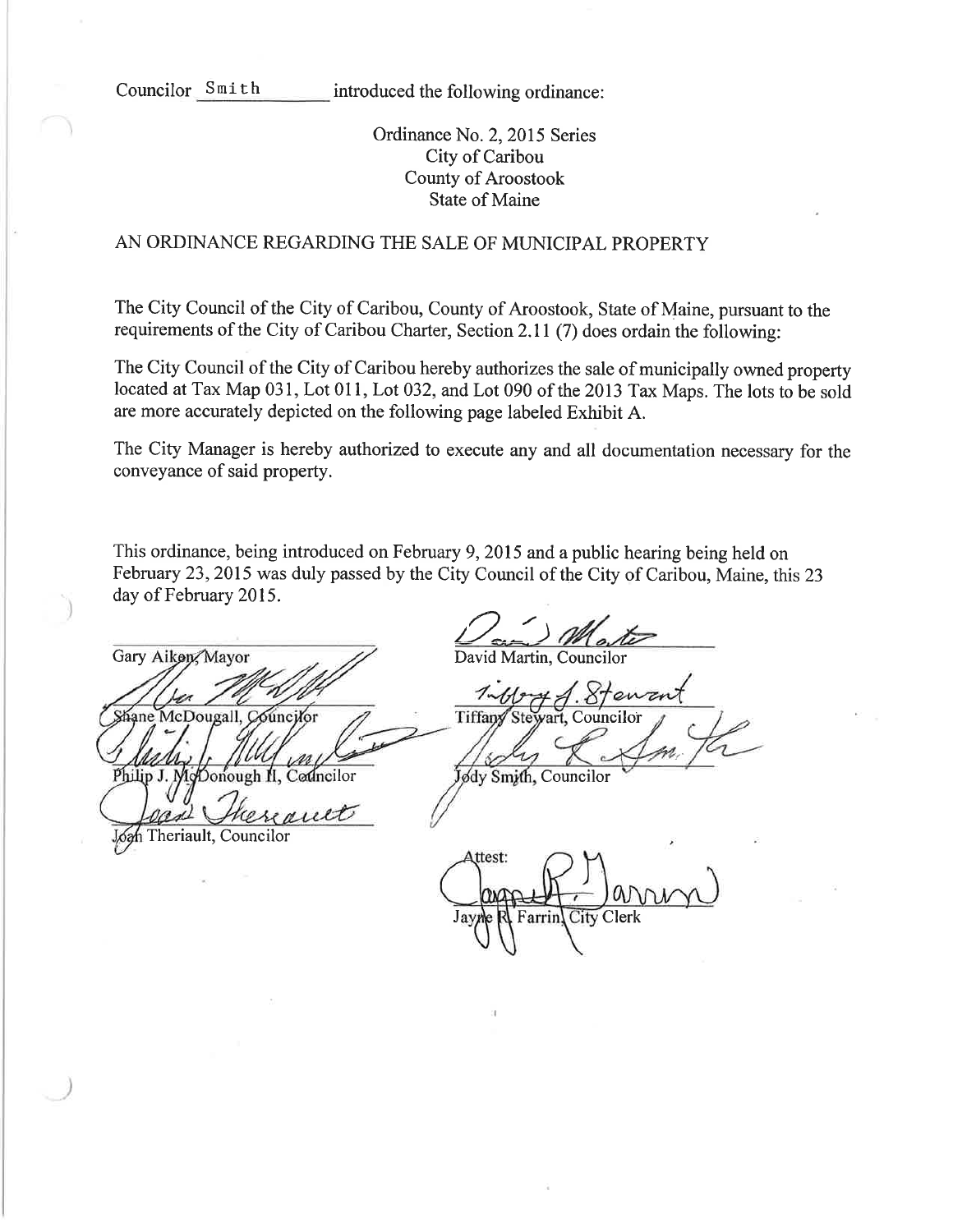Councilor Smith

introduced the following ordinance:

Ordinance No. 10, 2015 Series City of Caribou County of Aroostook State of Maine

### AN ORDINANCE REGARDING THE SALE OF MUNICIPAL PROPERTY

The City Council of the City of Caribou, County of Aroostook, State of Maine, pursuant to the requirements of the City of Caribou Charter, Section 2.ll (7) does ordain the following:

The City Council of the City of Caribou hereby authorizes the sale of municipally owned property located at Tax Map 031, Lot 031, 039, 060, 097, Lot 102 of the 2013 Tax Maps.

The City Manager is hereby authorized to execute any and all documentation necessary for the conveyance of said property.

This ordinance, being introduced on July 13,2015 and a public hearing being hetd on August 10, 2015 was duly passed by the City Council of the City of Caribou, Maine, this

August  $10.2015$ 

Gary Aiken, Mayor **David Martin, Council**or

Shane McDoygall, Councilor .f Philip J. McDonough II, Councilor Joseph July Councilor

Joan Theriault, Councilor

Tiffany Stewart, Councilor

Attest: ann Clerk J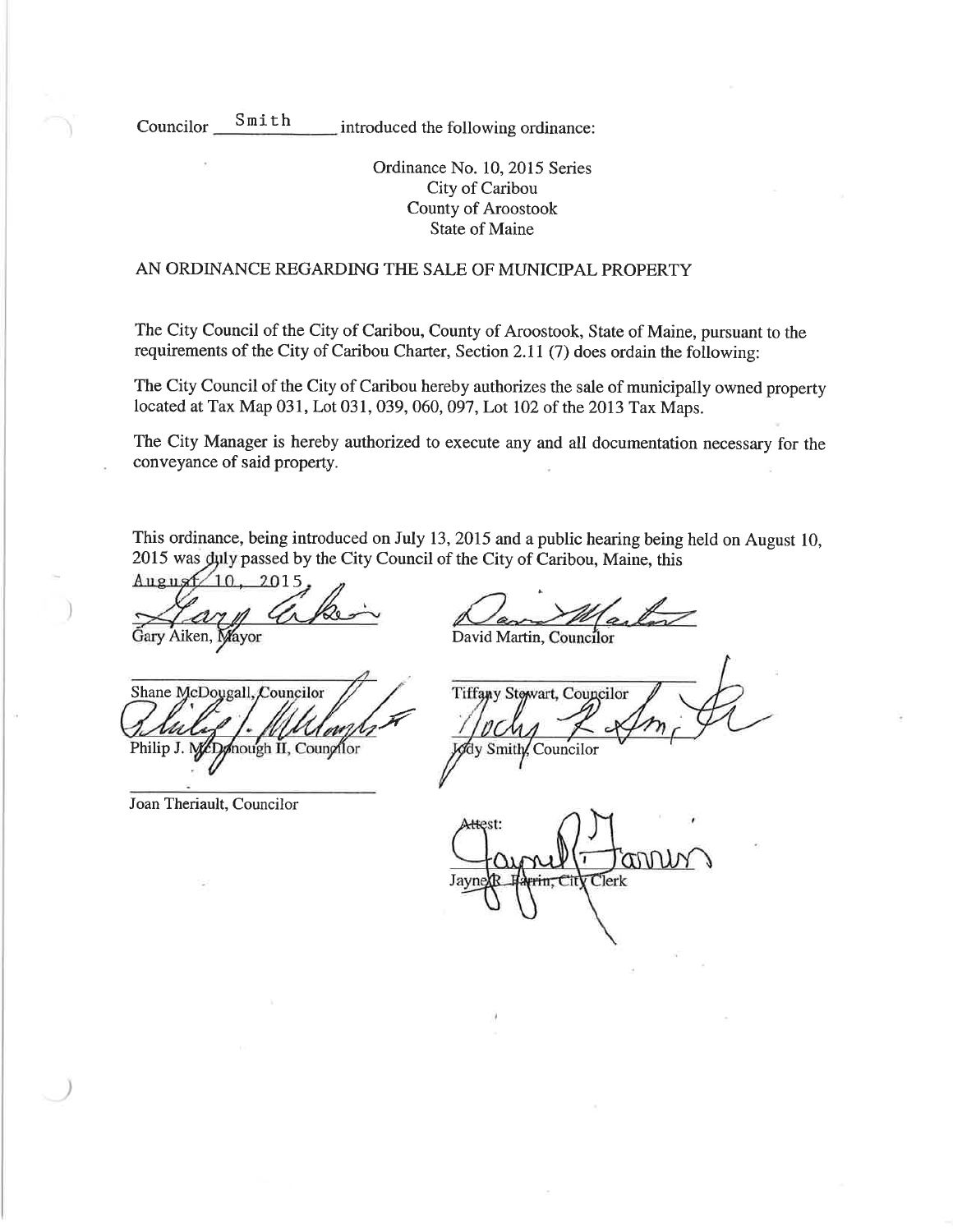Councilor  $Smith$  introduced the following ordinance:

Ordinance No. 11, 2015 Series City of Caribou County of Aroostook State of Maine

# AN ORDINANCE REGARDING THE SALE OF MUNICIPAL PROPERTY

The City Council of the City of Caribou, County of Aroostook, State of Maine, pursuant to the requirements of the City of Caribou Charter, Section 2.ll (7) does ordain the following:

The City Council of the City of Caribou hereby authorizes the sale of municipally owned property located at Tax Map 005 Lot 015, Map 008 Lot 020, and Map 36 Lots 104 and 106 of the 2013 Tax Maps.

The City Manager is hereby authorized to execute any and all documentation necessary for the conveyance of said property.

This ordinance, being introduced on september 14,2015 and a public hearing being held on October 13, 2015 was duly passed by the City Council of the City of Caribou, Maine, this  $0 \text{ c to } \text{per}^2$  13, 2015

 $2010$ Aiken, Mayor

Zn Shane McDougall, Councilor

David Martin, Councilor

ouncilor 6dy Smith, Councilo

Philip J. McDonough II, Councilor hereauth Joan Theriault, Councilor

ì Attest: Farrin, City Clerk J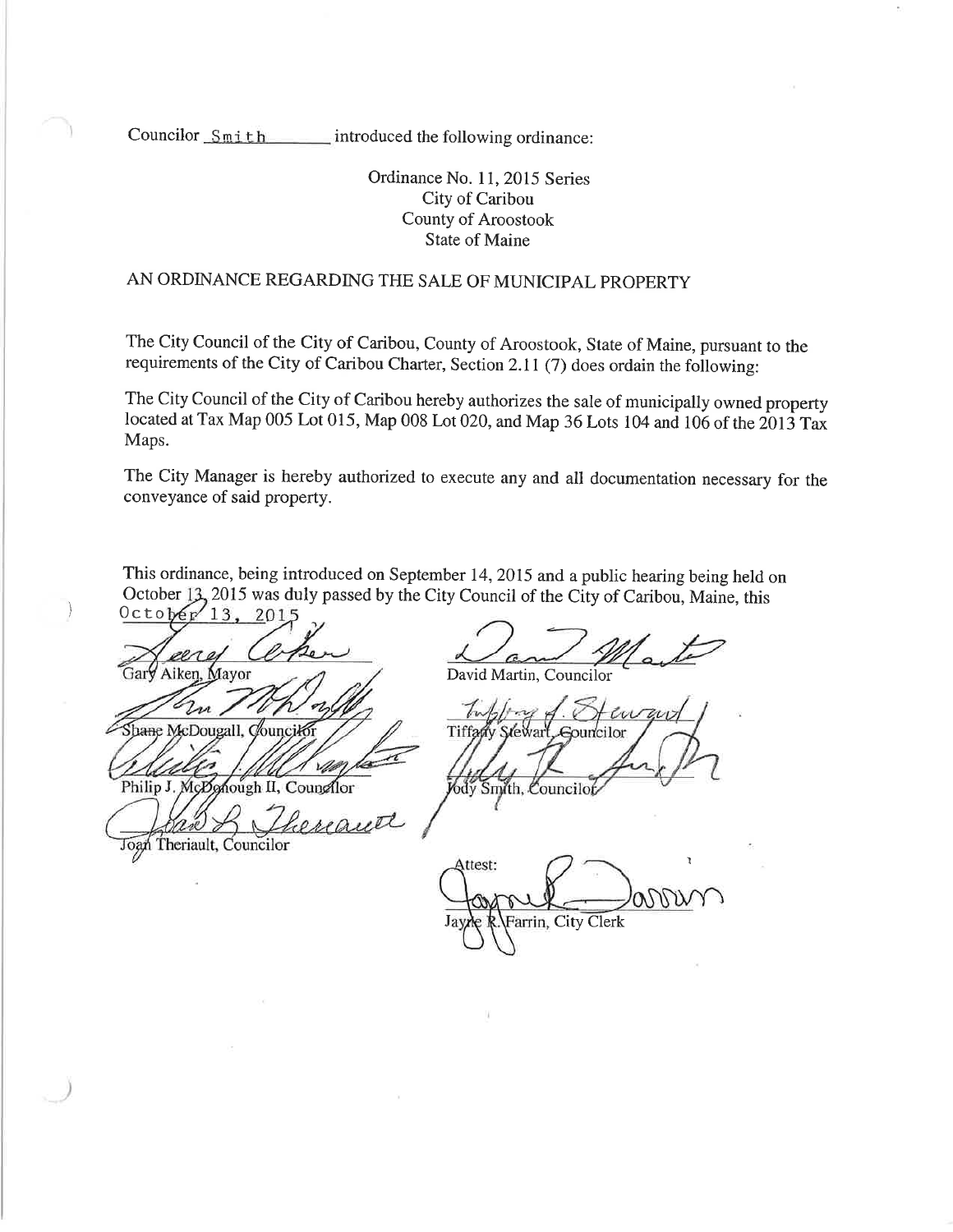P. McDono Councilor  $\frac{1}{\sqrt{2\pi}}$  introduced the following ordinance:

> Ordinance No. 7, 2016 Series City of Caribou County of Aroostook State of Maine

### AN ORDINANCE REGARDING THE SALE OF MUNICIPAL PROPERTY

The City Council of the City of Caribou, County of Aroostook, State of Maine, pursuant to the requirements of the City of Caribou Charter, Section 2.11  $(7)$  does ordain the following:

The City Council of the City of Caribou hereby authorizes the sale of municipally owned property located at Tax Map 34, Lot 84, Lot 828 of the 2015 Tax Maps.

This ordinance, being introduced on  $Apri1$  11, 2016 and a public hearing being held on April 25 , 2016 was duly passed by the City Council of the City of Caribou, Maine, this 25 the April 2016. Maine, this  $25$  chday of April

ww Gary Aiken, Mayor McDougall, Conneilor

Jogy Theriault, Councilor

David Martin, Councilor Timothy Guerrette, Conneilor or Afody Smith

Attest: 19 M

Kalen Hill, Deputy City Clerk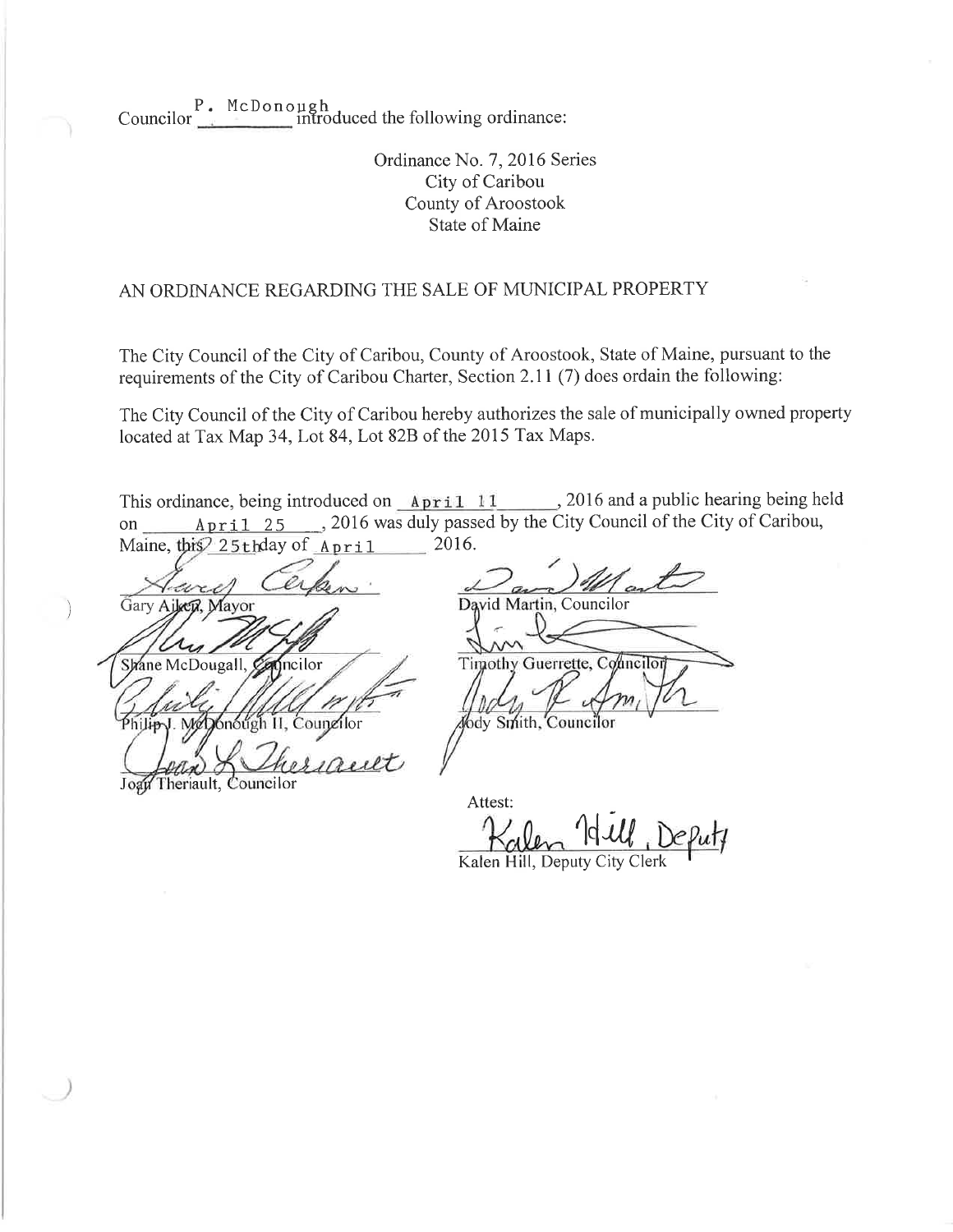Councilor McDonough introduced the following ordinance

# Ordinance No. 9, 2016 Series City of Caribou County of Aroostook State of Maine .

## AN ORDINANCE REGARDING THE SALE OF MLINICIPAL PROPERTY

The City Council of the City of Caribou, County of Aroostook, State of Maine, pursuant to the requirements of the City of Caribou Charter, Section 2.ll (7) does ordain the following:

The City Council of the City of Caribou hereby authorizes the sale of municipally owned property list below of the 2015 Tax Maps.

| Lot    | Location         |  |
|--------|------------------|--|
|        |                  |  |
| 36     | Presque Isle Rd  |  |
| 23     | 96 River Rd      |  |
| 186    | Lyndon St        |  |
|        | Limestone St     |  |
| $11-A$ | Limestone St     |  |
| 86-A   | 180 Limestone St |  |
| 153    | 17 Fenderson St  |  |
| 154    | Fenderson        |  |
| 185    | 197 Limestone St |  |
|        |                  |  |

This ordinance, being introduced on June 27, 2016 and a public hearing being held on July 11, 2016, was duly passed by the City Council of the City of Caribou, Maine, this July 11, 2016.

 $a_{1}$ Gary Aiken Mayor  $\boldsymbol{\mathcal{A}}$ 

Shane McDougal/, Coupellor J. MgDonough II,

heriauet

**Moan Theriault**, Councilor

> W David Martin, Councilor Timothy Guerrette, Councilor Jódy Smith, Councilor

Attest: Farrin, ity Clerk J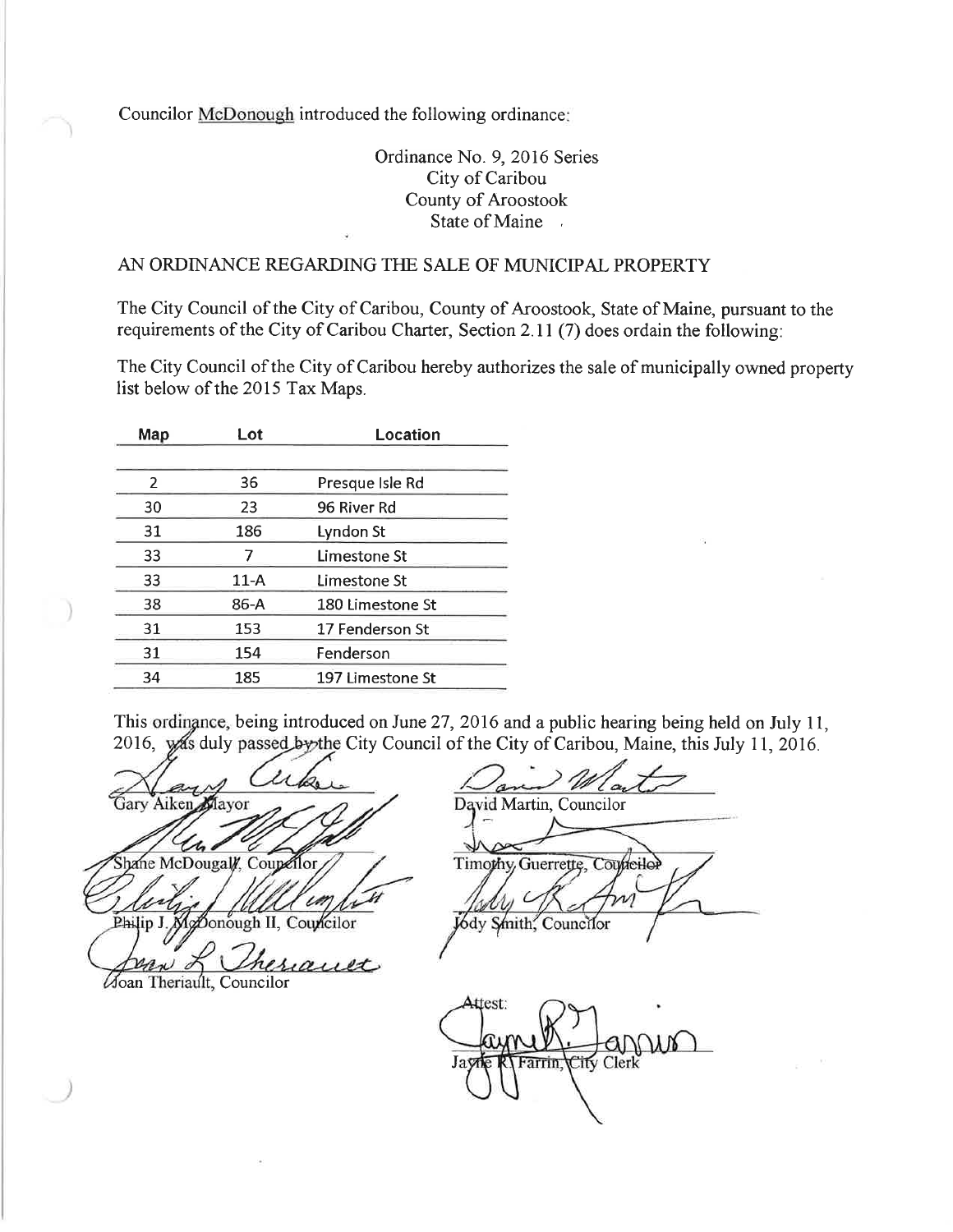Councilor Smi th introduced the following ordinance

# Ordinance No. 11, 2016 Series City of Caribou County of Aroostook State of Maine

# AN ORDINANCE REGARDING THE SALE OF MUNICIPAL PROPERTY

The City Council of the City of Caribou, County of Aroostook, State of Maine, pursuant to the requirements of the City of Caribou Charter, Section 2.II (7) does ordain the following:

The City Council of the City of Caribou hereby authorizes the sale of municipaliy owned property list below of the 2QI5 Tax Maps.

| Map | Lot       | Location      |                                                                                                                                  |
|-----|-----------|---------------|----------------------------------------------------------------------------------------------------------------------------------|
|     |           |               | Also known as Lot A of the plan titled "Boundary Survey Property of                                                              |
|     |           |               | the City of Caribou being Lots 12-20, Lot 23 and associated paper<br>streets of the former Tibbetts Terrace Subdivision, May 20- |
| 32  | $119-F$   | Truman Street | December 1, 2004" recorded in Book 40, Page 136B                                                                                 |
|     |           |               | Also known as Lot J of the plan titled "Boundary Survey Property of                                                              |
|     |           |               | the City of Caribou being Lots 12-20, Lot 23 and associated paper                                                                |
|     |           |               | streets of the former Tibbetts Terrace Subdivision, May 20-                                                                      |
| 32  | $119 - G$ | Truman Street | December 1, 2004" recorded in Book 40, Page 136B                                                                                 |
| 31  | 105       | Washburn St   |                                                                                                                                  |

This ordinance, being introduced on August 22,2016 and a public hearing being held on September 12, 2016 was duly passed by the City Council of the City of Caribou, Maine, this  $09/1222016$ .

wiss Gary Ailen Mayor David Martin, Councilor Shane, McDougall, Conneilor Timothy Guerrette, Councilor Philip J. MeDonough II, Counghor Jody Smith, Councilor

Joan Theriault, Councilor

Attest: Clerk J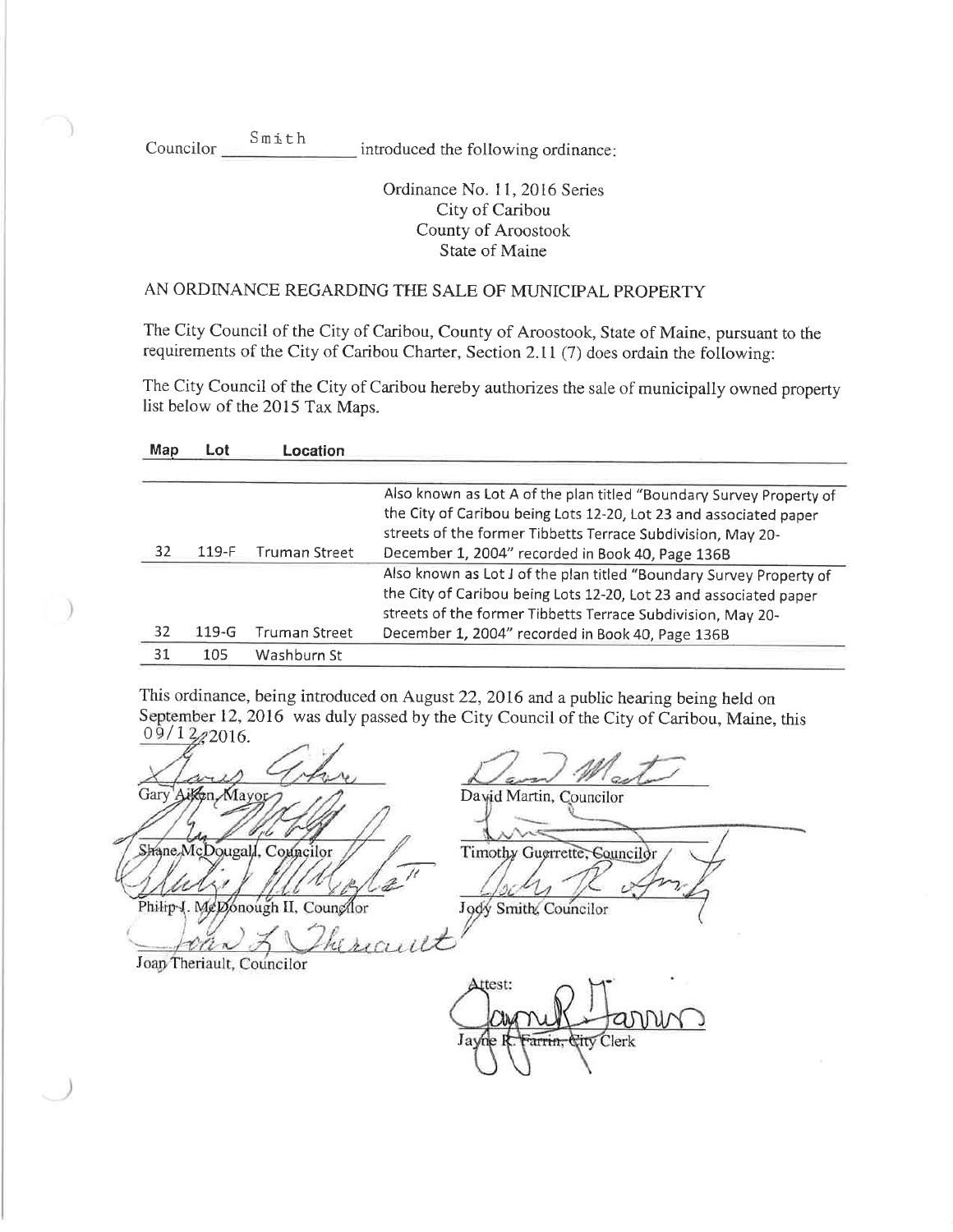Councilor McDonough introduced the following ordinance:

# Ordinance No. 13,2017 Series City of Caribou County of Aroostook State of Maine

AN ORDINANCE REGARDING THE SALE OF MUNICIPAL PROPERTY (HILLTOP ELEMENTARY)

The City Council of the City of Caríbou, County of Aroostook, State of Maine, pursuant to the requirements of the City of Caribou Charter, Section 2.11 (7) does ordain the following:

The City Council of the City of Caribou hereby authorizes the sale of municipally owned property located at approximately 19 Marshall Avenue (formerly known as Hilltop Elementary). The property to be sold is more accurately depicted on the following pages labeled Exhibit A

The City Manager is hereby authorized to execute any and all documentation necessary for the conveyance of said property.

This ordinance, being introduced on December 27,2077 and a public hearing being held on January 8, 2018 was duly passed by the City Council of the City of Caribou, Maine, this 8th day of January 2018.

Muerciate Nicole Cote

**Timothy Guerrette** 

David Martin

 $G_{L}$ 

R. Mark Goughan Hugh A. Phillip J, Mc<sub>k</sub>  $/ \bar{t}$ ICKAATKICK ,<br>|U ] il

Joan Theriault

Attest:  $\omega$ w arrin. Cit\ Clerk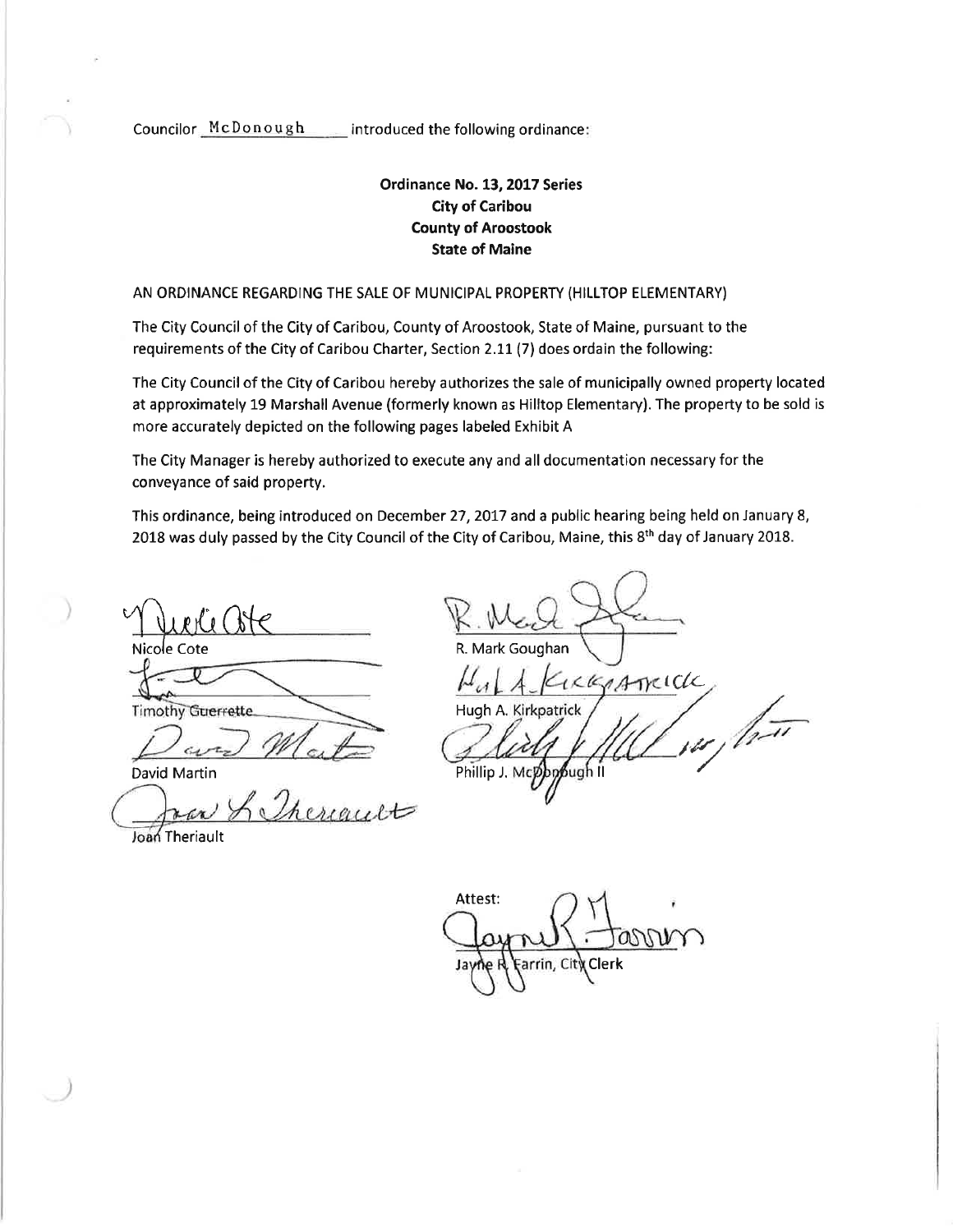Being a certain lot or parcel of land situated on the westerly side of Marshall Avenue and being a part of Lot 18, Township "H", Range 2 now Caribou, Aroostook County, Maine and being further bounded and described as follows, to wit:

1. Beginning at a l-inch iron pipe, capped #1219, found on the westerly line of Marshall Avenue at the southeasterly corner of land of Marilyn P. Hewitt as recorded in the Southern District of the Aroostook Registry of Deeds in Book 5507, page 133 also being the southeasterly corner of Lot 90 according to a plan of survey entitled, "Property of Downing Construction Company, Part of lots numbered thirteen (13) and eighteen (18), H Township, Caribou, Aroostook County, Maine", dated May 1959 and recorded in Plan Book 15, page 43, said iron pipe is also shown as plan point (2) on a plan of survey entitled, "Boundary Survey, Property of William H. Drost and Pearl V. Drost being A Part of Lot 18, Township H, Range 2 in Caribou, Aroostook County, Maine" as surveyed by Blackstone Land Surveying, P.A. May 15 - June 13, 2001. This plan is not recorded but is maintained in the files of Blackstone Land Surveying, P.A. as job #6O33;

2. Thence on a Maine State Grid North bearing of South  $2^{\circ}29'$  East along the westerly line of Marshall Avenue 354.0 feet to an iron pin set;

3. Thence South 88°11' West 218.0 feet to an iron pin set;

4. Thence South 58°54' West 215.0 feet to an iron pin set;

5. Thence South 87"31'West 348.3 feet to an iron pipe set;

6. Thence North 2°29' West along the land of Carl J. Soderberg as recorded in Book 4283, page 83, 454,4 feet to an iron pipe set;

7. Thence North 87°31' East along the southerly line of land of Mark A. McCrossin and Donna M. McCrossin as recorded in Book 3521, page 223, land of Lynn R. McNeal and Betty L. McNeal as recorded in Book 1152, page 487, land of Charles H. Barnes and Donna M. Barnes as recorded in Book 1063, page 440, and along the land of Hewitt 755.0 feet to the point of beginning.

Containing 7.14 acres

All iron pipes set are 1-inch by 36-inch black iron pipe set  $2 - 2 \frac{1}{2}$  feet into the ground with a yellow plastic identification cap  $#1219$  affixed to the top. All iron pins set are S/8-inch by 3O-inch smooth iron pin set flush to the ground with a yellow plastic identification cap #L279 affrxed to the top.

Bearings and distances are from a partial boundary survey as surveyed by Blackstone Land Surveying, P.A., 7 Hatch Drive, Suite 260, Caribou, Maine 04736, September 15, 2017 and revised December 22, 2017.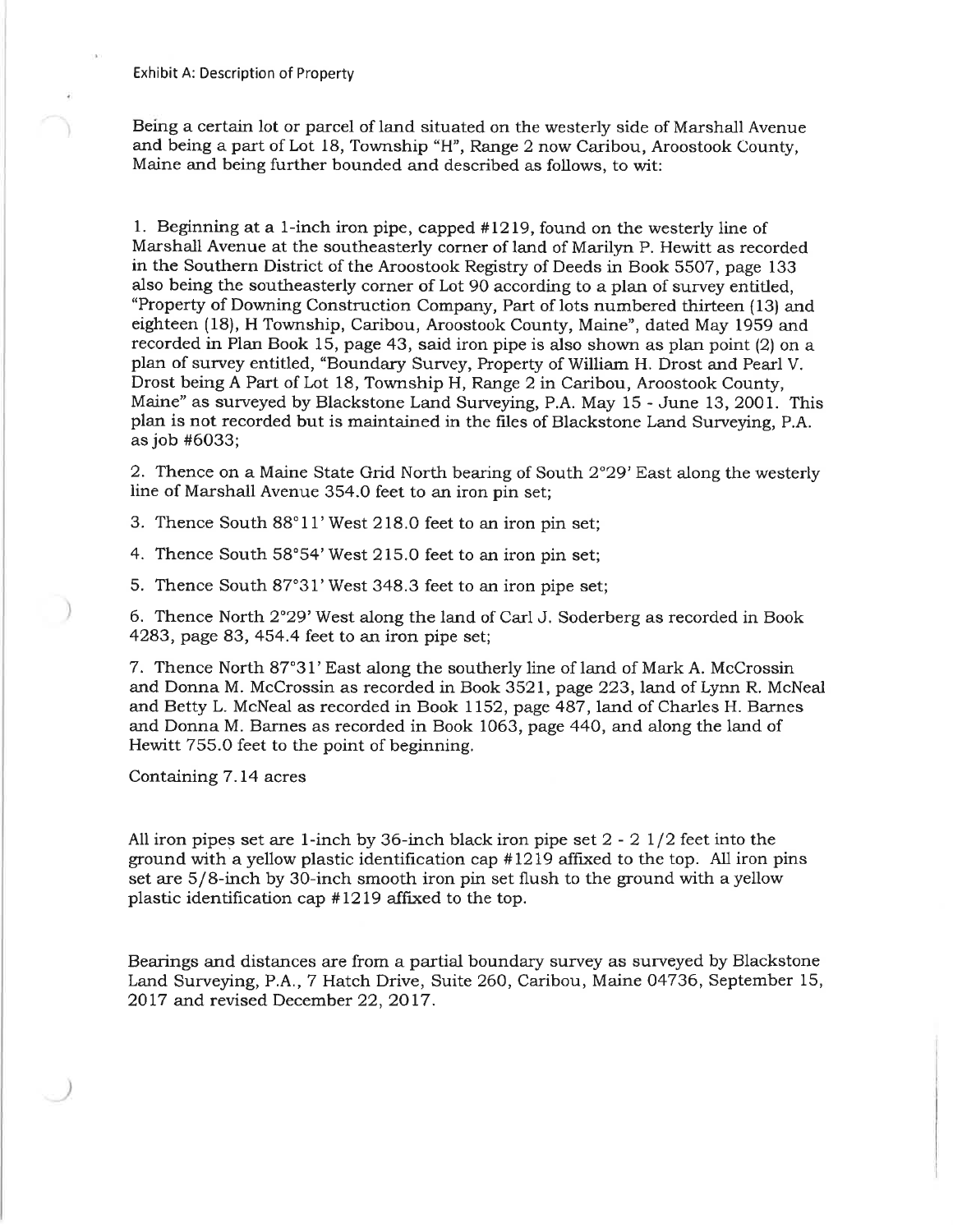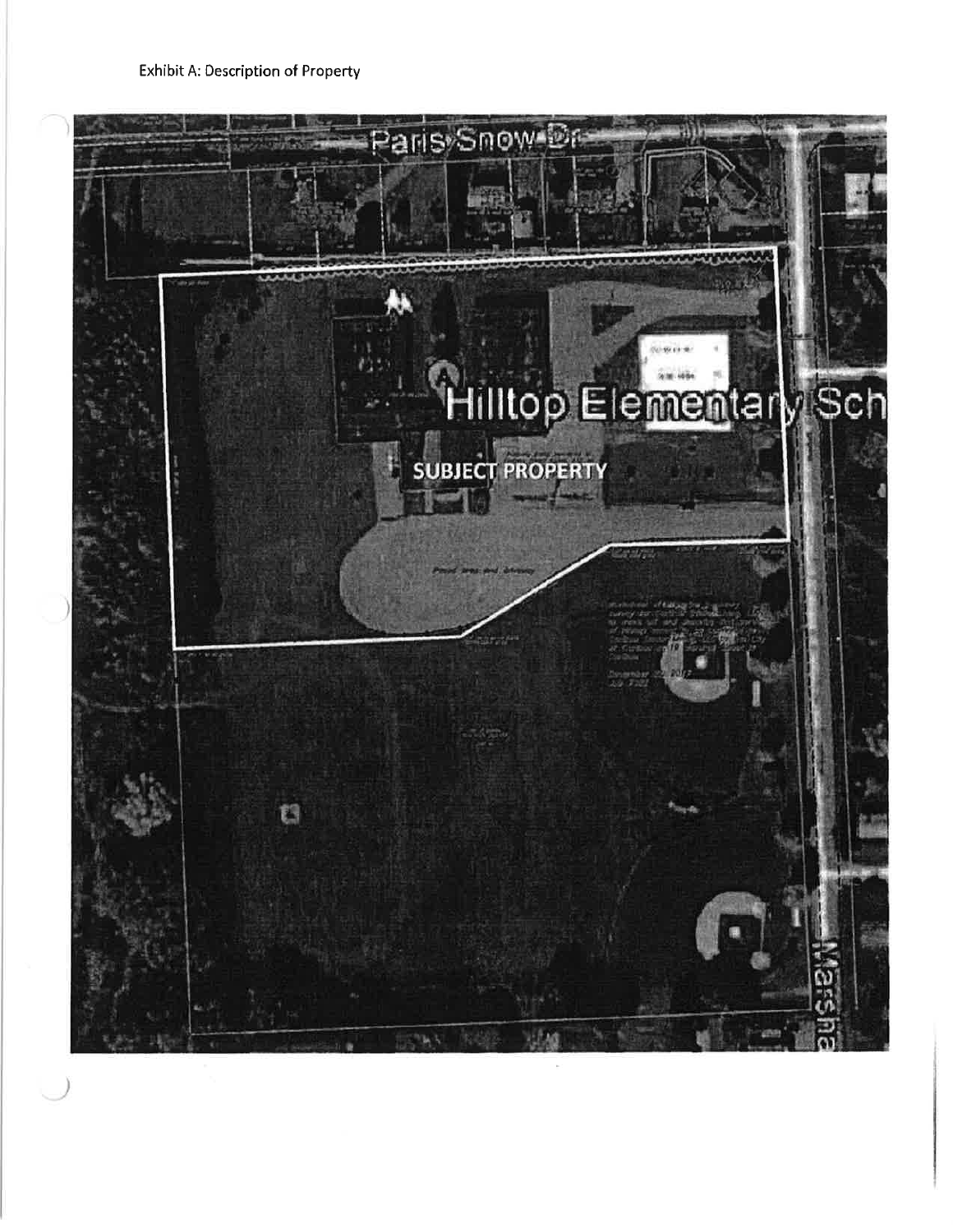Ordinance Introduced by Councilor Mc Donough

# Ordinance No. 05, 2018 Series **City of Caribou County of Aroostook State of Maine**

### An Ordinance Approving the Sale of 0.11 acres near York Street and Sincock Street.

WHEREAS, the City of Caribou is a Local Unit of Government under the State of Maine and is granted home rule authority under Maine Revised Statutes, Title 30-A, §3001; and

**WHEREAS**, the City of Caribou is recognized as a body corporate with all rights and powers granted under the law, which includes engaging in real estate transactions; and

**WHEREAS**, the City owns and controls approximately 0.11 acres of property, which is described in Exhibit A of this ordinance; and

**WHEREAS**, the city's divesting of such property would serve a greater public purpose to positively resolve conflicts with ownership, occupancy and access onto adjacent lands, and to increase the taxable amount of lands in the community.

NOW THEREFORE, the City Council of the City of Caribou, County of Aroostook, State of Maine, pursuant to the requirements of the City of Caribou Charter, Section 2.11, does ordain the following:

#### **Section I. Surplus Lands**

That property (hereafter "Property") which is described in Exhibit A, which is attached hereto, is deemed surplus and may be appropriately disposed of by the City Manager.

#### **Section II. Sale of the Property**

Due to the lack of development potential of the Property and the ability to maintain the peace of the community through resolving encroachments and future conflicts between property owners adjacent to the Property, the City Manager shall first offer the Property to the owner of property identified as Map 29 Lot 011.

### **Section II. Severability**

If any part of this ordinance or the application thereof to any person or circumstances shall, for any reason, be adjudged by a court of competent jurisdiction to be unconstitutional or invalid, such judgment shall not affect, impair of invalidate the remainder of this ordinance or the application thereof to other persons and circumstances, but shall be confined to its operation to the section, subdivision, sentence or part of the section and the persons and circumstances directly involved in the controversy in which such judgment shall have been rendered. It is hereby declared to be the intent of the City Council that this section would have been adopted if such invalid section, provisions, subdivision, sentence or part of a section or application had not been included.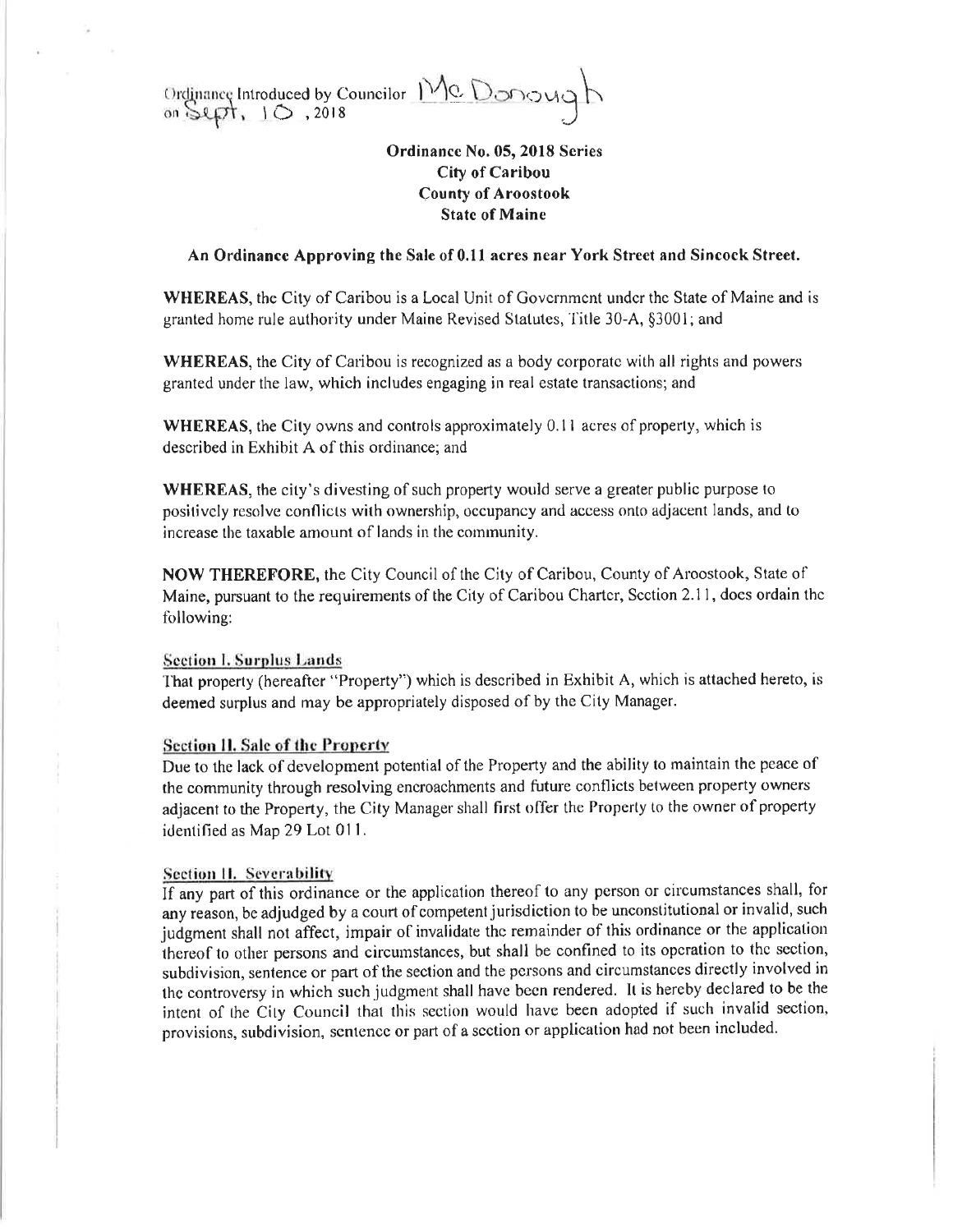# **Section III. Posting and Effective Date**

This ordinance shall become effective 30 days after adoption by the Council and after publishing of this ordinance in accordance with the City of Caribou charter, Section 2.12(c), (d) and (e).

This Ordinance was duly passed and approved by a majority of the City Council of the City of Caribou this  $\frac{Q^{11}}{4}$  day of  $\bigcirc$   $\bigcirc$   $\bigcirc$   $\bigcirc$  2018.

David Martin, Mayor

Limothy Guerrette, Councilor

Philip J. My 1) (mongh II, Countilor

renauet

Joan Theriault, Councilor

woli Col Nicole Cote, Deputy Mayor

Mark Goughan, Councilor

 $H_{\mathcal{A}}$   $H_{\mathcal{B}}$   $H_{\mathcal{B}}$   $H_{\mathcal{C}}$   $H_{\mathcal{C}}$  (C  $H_{\text{Iugh Kirk}}$  Kirkpatrick, Councilor

Attest: Farrin, City Clerk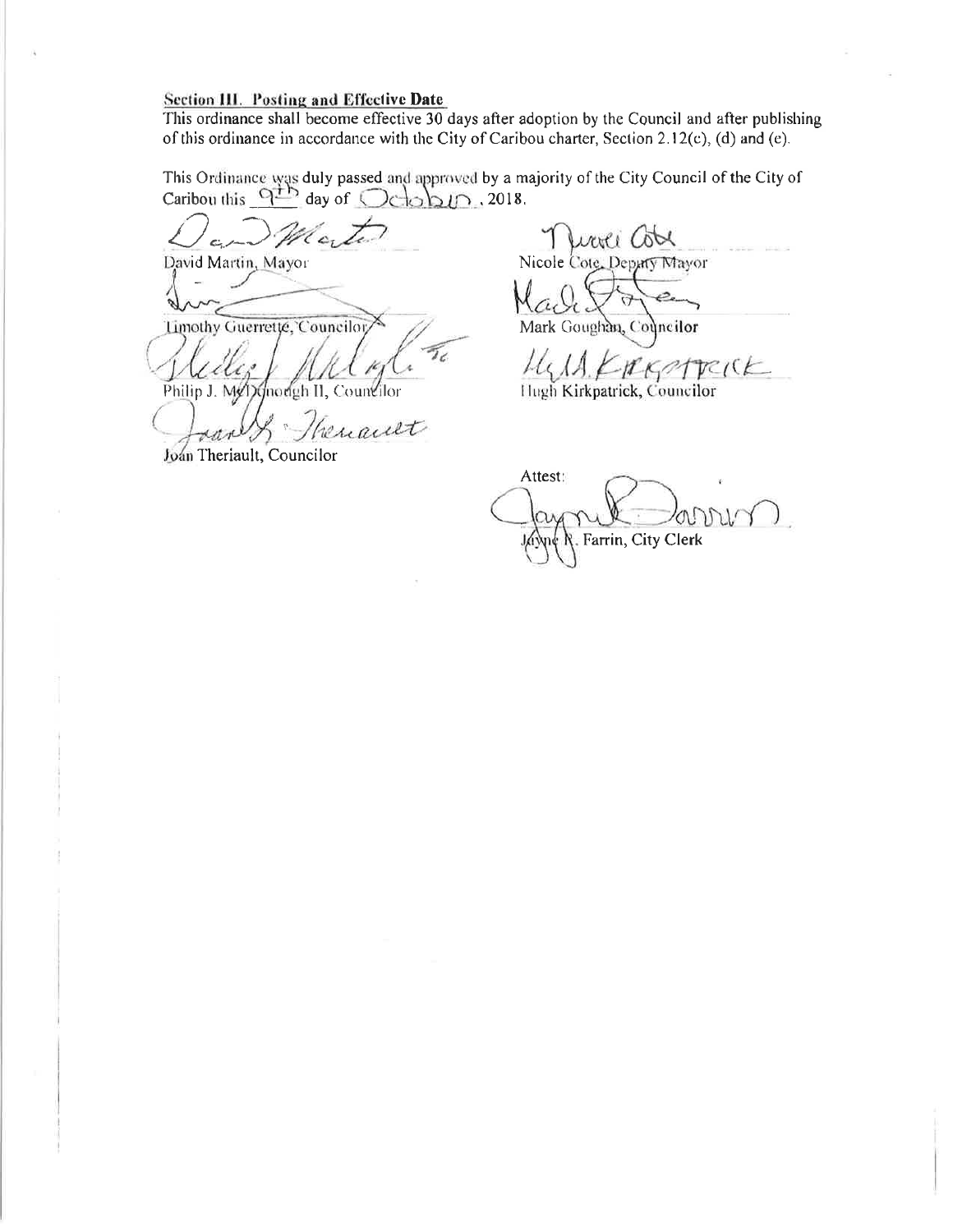#### Exhibit A: Legal Description of the Property

Being a certain lot or parcel of land situated on the westerly side of York Street and the southerly side of Sincock Street being a part of Lot 13, Township "H", Range <sup>2</sup> now Caribou, Aroostook County, Maine and being further bounded and described as follows, to wit:

- L. Beginning at plan point (E) on the northwesterly line of York Street being the northeasterly corner of land of Lawrence W. Newell as recorded in the Southern District of the Aroostook Registry of Deeds in Book 2147, page 225;
- 2, Thence on a Maine State Grid North bearing of North 87"23' West along the land of Newell 77.1 feet:
- 3. Thence North 30°36' East along the land of The Military Bureau of the Department of Defense, Veterans and Emergency Management of the State of Maine as recorded in Book 3401, page 103, Second Parcel (Parcel One) and Parcel Three, 83.3 feet to an iron pipe set;
- 4. Thence South 70'40' East 67.7 feet to an iron pipe set on the northwesterly line of York Street;
- 5. Thence South 29"00' West along the northwesterly line of York Street 60,4 feet to the point of beginning.

Containíng 0,11acres

The iron pipes set are a I inch by 36 inch black iron pipe set 2 - 2 L/2 feet into the ground with a yellow plastic identification cap #1219 affixed to the top.

Bearings and distances are calculated from a plan of survey entitled, "Boundary Retracement Survey, Property of The Military Bureau of the Department of Defense, Veterans and Emergency Management of the State of Maine being A Part of Lot 13, Township "H", Range 2, Caribou, Aroostook County, Maine" as surveyed by Blackstone Land Surveying, P,A.,7 Hatch Drive, Suite 260, Caribou, Maine 04736, January 12 - March 24, 2016, said plan is not recorded but is maintained in the files of Blackstone Land Surveying, P.A. as job #7834. \*\*\*\*\*\*\*\*\*\*\*\*\*\*\*\*

,\*\*\*\*\*\*\*\*\*\*\*\*\*\*\*\*\*\*\*\*\*\*\*\*\*\*\*\*\* Surveyor's Note: This is part of the land conveyed to the City of Caribou in Book 1906, page 348.